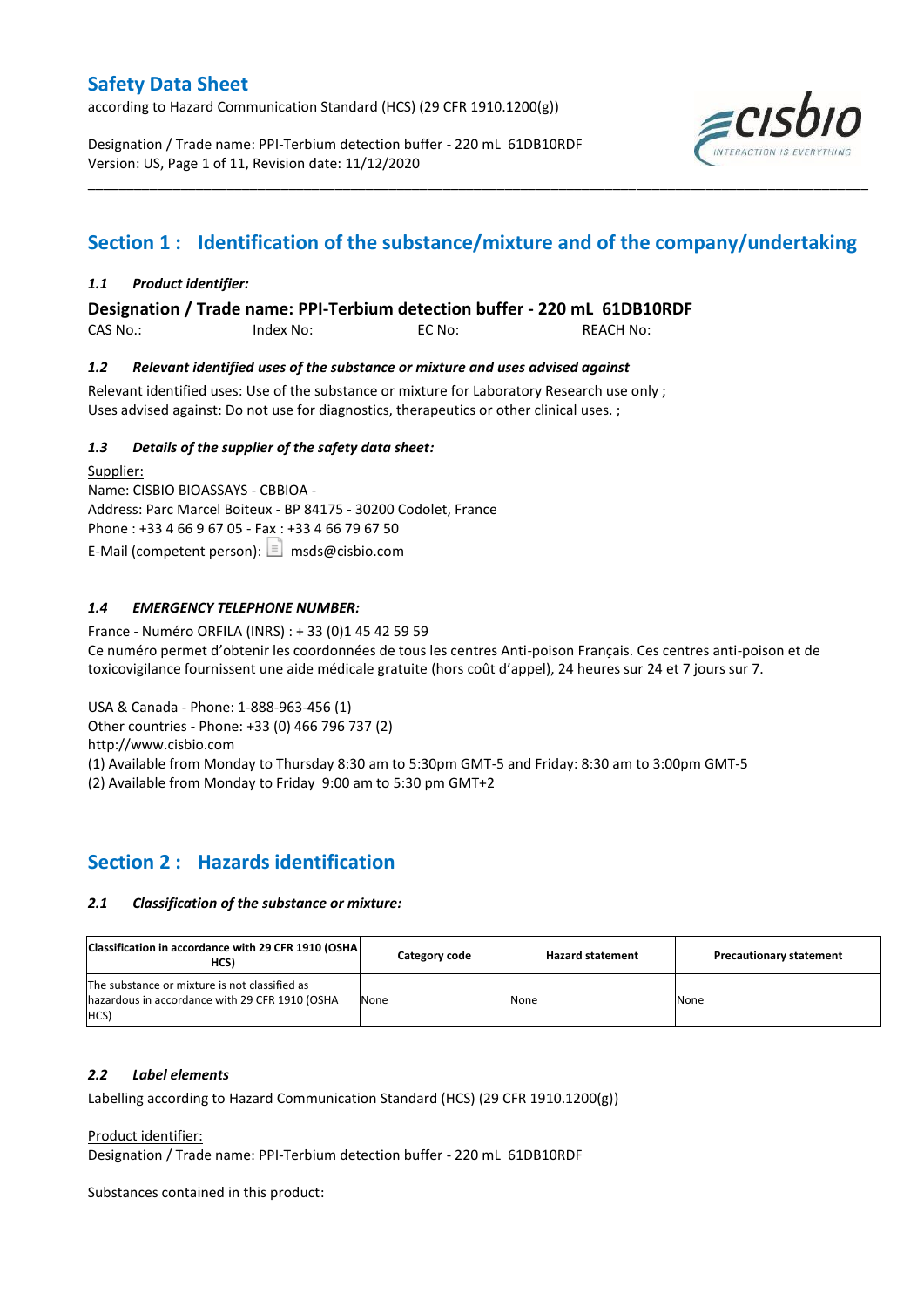according to Hazard Communication Standard (HCS) (29 CFR 1910.1200(g))

Designation / Trade name: PPI-Terbium detection buffer - 220 mL 61DB10RDF Version: US, Page 2 of 11, Revision date: 11/12/2020



Hazard pictograms

Signal word:

Hazard and precautionary statements:

#### *2.3 Other hazards*

The mixture does not contain substances classified as 'Substances of Very High Concern' (SVHC) >= 0.1% published by the European CHemicals Agency (ECHA) under article 57 of REACH. The mixture satisfies neither the PBT nor the vPvB criteria for mixtures in accordance with annexe XIII of the REACH regulations EC 1907/2006. ;

\_\_\_\_\_\_\_\_\_\_\_\_\_\_\_\_\_\_\_\_\_\_\_\_\_\_\_\_\_\_\_\_\_\_\_\_\_\_\_\_\_\_\_\_\_\_\_\_\_\_\_\_\_\_\_\_\_\_\_\_\_\_\_\_\_\_\_\_\_\_\_\_\_\_\_\_\_\_\_\_\_\_\_\_\_\_\_\_\_\_\_\_\_\_\_\_\_\_\_\_\_

Adverse human health effects: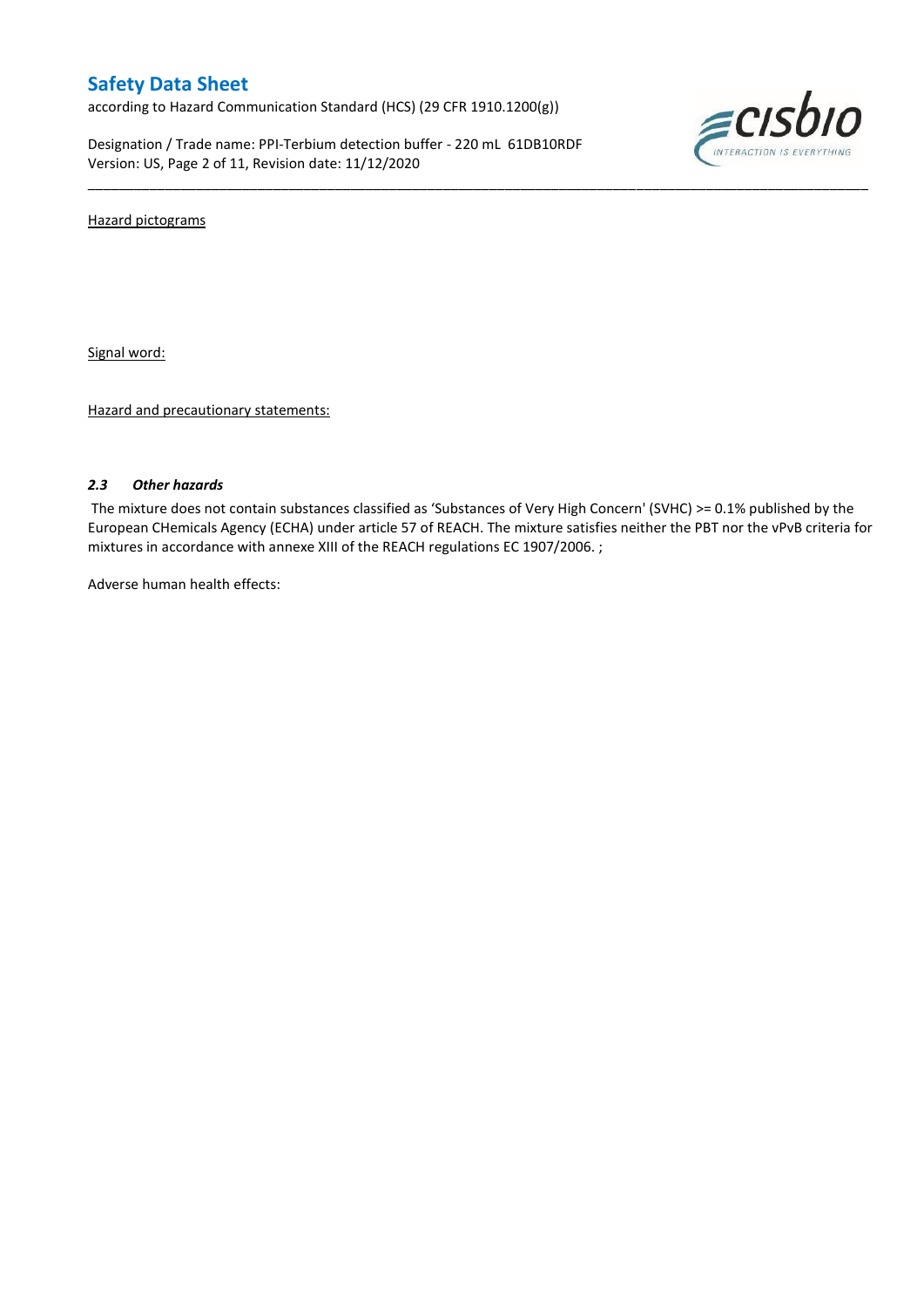according to Hazard Communication Standard (HCS) (29 CFR 1910.1200(g))

Designation / Trade name: PPI-Terbium detection buffer - 220 mL 61DB10RDF Version: US, Page 3 of 11, Revision date: 11/12/2020



# **Section 3 : Composition/information on ingredients**

### *3.2 Mixtures*

Hazardous ingredients:

| Substance name                                                              | CAS n° | Index n° | EC n°     | Classification in accordance with 29 CFR<br>1910 (OSHA HCS) | Concentration<br>(%) | <b>SCL</b> | M-factor |
|-----------------------------------------------------------------------------|--------|----------|-----------|-------------------------------------------------------------|----------------------|------------|----------|
| $4-(2-$<br>hydroxyethyl)piperazin-7365-45-9<br>1-ylethanesulphonic<br>lacid |        |          | 230-907-9 |                                                             | $< 3\%$              |            |          |

\_\_\_\_\_\_\_\_\_\_\_\_\_\_\_\_\_\_\_\_\_\_\_\_\_\_\_\_\_\_\_\_\_\_\_\_\_\_\_\_\_\_\_\_\_\_\_\_\_\_\_\_\_\_\_\_\_\_\_\_\_\_\_\_\_\_\_\_\_\_\_\_\_\_\_\_\_\_\_\_\_\_\_\_\_\_\_\_\_\_\_\_\_\_\_\_\_\_\_\_\_

Additional information:

Full text of H- and EUH-phrases: see SECTION 16.

# **Section 4 : First aid measures**

#### *4.1 Description of first aid measures*

**General information**: Do not leave affected person unattended. ;

**Following inhalation**: In case of respiratory tract irritation, consult a physician. ;

**Following skin contact**:After contact with skin, wash immediately with water ;

**Following eye contact**: After contact with the eyes, rinse with water with the eyelids open for a sufficient length of time,

then consult an ophthalmologist immediately. ;

**Following ingestion**: Do NOT induce vomiting. ;

**Self-protection of the first aider**:

#### *4.2 Most important symptoms and effects, both acute and delayed*

Symptoms: No known symptoms to date. ; Effects:

#### *4.3 Indication of any immediate medical attention and special treatment needed*

Notes for the doctor:

# **Section 5 : Firefighting measures**

## *5.1 Extinguishing media:*

Suitable extinguishing media: This product is not flammable. Use extinguishing agent suitable for type of surrounding fire ;

## *5.2 Special hazards arising from the substance or mixture*

Hazardous combustion products: /

## *5.3 Advice for fire-fighters*

Wear Protective clothing. ; Additional information: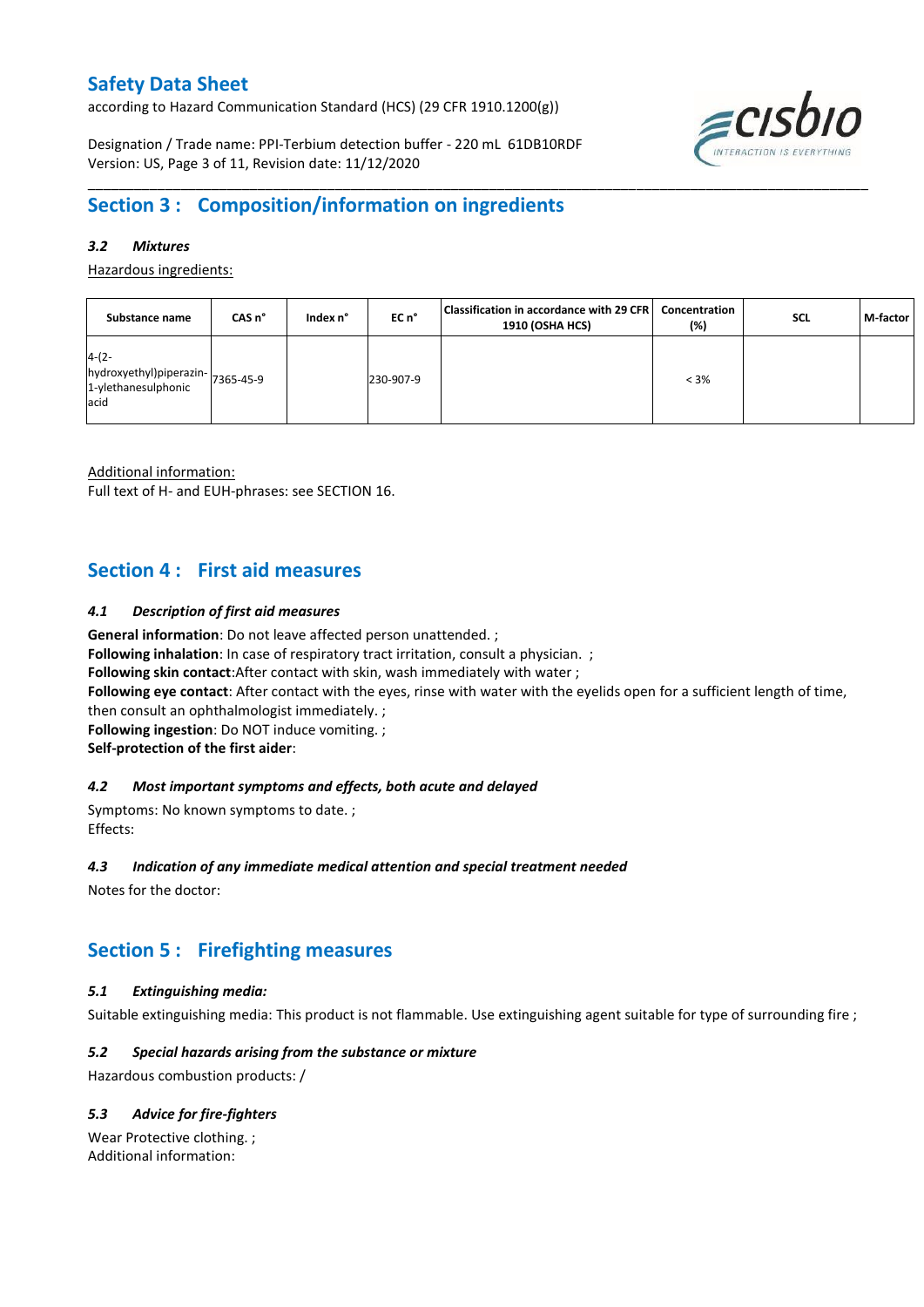according to Hazard Communication Standard (HCS) (29 CFR 1910.1200(g))

Designation / Trade name: PPI-Terbium detection buffer - 220 mL 61DB10RDF Version: US, Page 4 of 11, Revision date: 11/12/2020

\_\_\_\_\_\_\_\_\_\_\_\_\_\_\_\_\_\_\_\_\_\_\_\_\_\_\_\_\_\_\_\_\_\_\_\_\_\_\_\_\_\_\_\_\_\_\_\_\_\_\_\_\_\_\_\_\_\_\_\_\_\_\_\_\_\_\_\_\_\_\_\_\_\_\_\_\_\_\_\_\_\_\_\_\_\_\_\_\_\_\_\_\_\_\_\_\_\_\_\_\_



# **Section 6 : Accidental release measures**

### *6.1 Personal precautions, protective equipment and emergency procedures*

Emergency procedures: Provide adequate ventilation. ;

### *6.2 Environmental precautions*

Do not allow to enter into surface water or drains. ;

### *6.3 Methods and material for containment and cleaning up*

For cleaning up: Suitable material for taking up: Absorbing material, organic ; Other information:

### *6.4 Reference to other sections*

Additional information:

# **Section 7 : Handling and storage**

## *7.1 Precautions for safe handling*

Protective measures: Advice on safe handling: Avoid contact with skin, eyes and clothes. ; Fire preventions:

Do not eat, drink or smoke in areas where reagents are handled. ; Advice on general occupational hygiene: Handle in accordance with good industrial hygiene and safety practice ;

## *7.2 Conditions for safe storage, including any incompatibilities*

Requirements for storage rooms and vessels: Keep container tightly closed. ; Hints on storage assembly: Materials to avoid: Further information on storage conditions:

## *7.3 Specific end uses:*

Recommendations on specific end uses: Observe technical data sheet. ;

# **Section 8 : Exposure controls/personal protection**

#### *8.1 Control parameters*

Preliminary remark:

- 8.1.1 Occupational exposure limits:
	- OSHA (USA)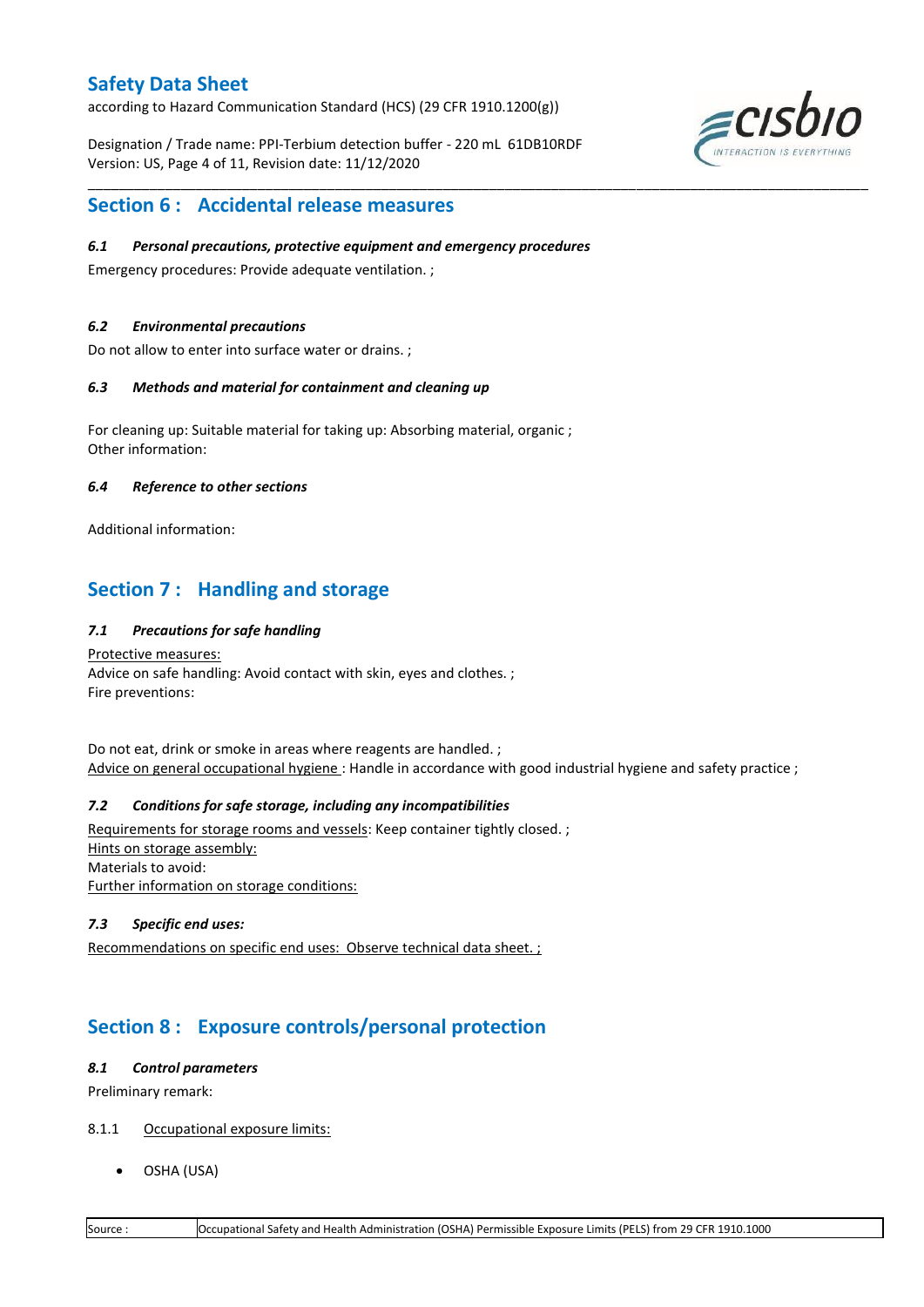according to Hazard Communication Standard (HCS) (29 CFR 1910.1200(g))



Designation / Trade name: PPI-Terbium detection buffer - 220 mL 61DB10RDF Version: US, Page 5 of 11, Revision date: 11/12/2020

| Substance                             | EC No. | CAS-No    | <b>OSHA Permissible</b><br><b>Exposure Limit (PEL)</b><br>8-hour TWA (ppm) | <b>OSHA Permissible</b><br><b>Exposure Limit (PEL) 8-</b><br>hour TWA (mg/m3) | <b>OSHA Permissible</b><br><b>Exposure Limit (PEL)</b><br>STEL (ppm) | <b>OSHA Permissible</b><br><b>Exposure Limit (PEL)</b><br>STEL (mg/m3) |
|---------------------------------------|--------|-----------|----------------------------------------------------------------------------|-------------------------------------------------------------------------------|----------------------------------------------------------------------|------------------------------------------------------------------------|
| $(7365-45-9)$ / 230-907-<br>230-907-9 |        | 7365-45-9 |                                                                            |                                                                               |                                                                      |                                                                        |

| Source :                           |        | TRGS 903, November 2015, BAuA |             |           |  |  |  |  |
|------------------------------------|--------|-------------------------------|-------------|-----------|--|--|--|--|
| Substance                          | EC No. | <b>CAS-No</b>                 | BGW (mg/m3) | BGW (ppm) |  |  |  |  |
| 7365-45-9 / 230-907-230-907-9<br>g |        | 7365-45-9                     |             |           |  |  |  |  |

## 8.1.2 DNEL/PNEC-values:

• DNEL worker

| Source:                  |                     | <b>IGESTIS - substance database</b> |                                                 |                                                          |                                                             |                                                   |                                                       |                                                        |                                                             |  |
|--------------------------|---------------------|-------------------------------------|-------------------------------------------------|----------------------------------------------------------|-------------------------------------------------------------|---------------------------------------------------|-------------------------------------------------------|--------------------------------------------------------|-------------------------------------------------------------|--|
| Substance                | EC No.              | <b>CAS-No</b>                       | Acute - dermal.<br>local effects<br>(mg/kg/day) | Long-term $-$<br>dermal, local<br>effects<br>(mg/kg/day) | Long-term $-$<br>dermal.<br>systemic effects<br>(mg/kg/day) | Acute –<br>linhalation. locall<br>effects (mg/m3) | Acute –<br>inhalation.<br>svstemic effects<br>(mg/m3) | Long-term $-$<br>linhalation. local<br>effects (mg/m3) | $Long-term -$<br>inhalation.<br>systemic effects<br>(mg/m3) |  |
| 7365-45-9 /<br>230-907-9 | 230-907-9 7365-45-9 |                                     |                                                 |                                                          |                                                             |                                                   | 23.5-23.5                                             |                                                        |                                                             |  |

#### DNEL consumer

| Source:                  |        | <b>GESTIS</b> - substance database |                                                 |                                                          |                                                             |                                                  |                                                       |                                                     |                                                             |
|--------------------------|--------|------------------------------------|-------------------------------------------------|----------------------------------------------------------|-------------------------------------------------------------|--------------------------------------------------|-------------------------------------------------------|-----------------------------------------------------|-------------------------------------------------------------|
| <b>Substance</b>         | EC No. | <b>CAS-No</b>                      | Acute - dermal.<br>local effects<br>(mg/kg/day) | Long-term $-$<br>dermal, local<br>effects<br>(mg/kg/day) | Long-term $-$<br>dermal.<br>systemic effects<br>(mg/kg/day) | Acute –<br>linhalation. local<br>effects (mg/m3) | Acute -<br>inhalation.<br>systemic effects<br>(mg/m3) | Long-term-<br>linhalation. local<br>effects (mg/m3) | Long-term $-$<br>inhalation.<br>systemic effects<br>(mg/m3) |
| 7365-45-9 /<br>230-907-9 |        | 230-907-9 7365-45-9                |                                                 |                                                          |                                                             |                                                  |                                                       |                                                     |                                                             |

## • PNEC

| Source:          | <b>INERIS</b>                  |  |        |                                                                                                                                                                                                                                                                                                                                                                                                                                                                   |  |  |              |  |                      |  |            |                      |  |              |  |  |  |
|------------------|--------------------------------|--|--------|-------------------------------------------------------------------------------------------------------------------------------------------------------------------------------------------------------------------------------------------------------------------------------------------------------------------------------------------------------------------------------------------------------------------------------------------------------------------|--|--|--------------|--|----------------------|--|------------|----------------------|--|--------------|--|--|--|
|                  |                                |  |        | PNEC AQUATIC                                                                                                                                                                                                                                                                                                                                                                                                                                                      |  |  |              |  |                      |  |            | <b>PNEC Sediment</b> |  |              |  |  |  |
| <b>Substance</b> | CAS No                         |  |        | freshwater                                                                                                                                                                                                                                                                                                                                                                                                                                                        |  |  | marine water |  | intermittent release |  | freshwater |                      |  | marine water |  |  |  |
|                  | EC-No.                         |  | (mg/L) | $\lceil \frac{\text{mg}}{\text{mg}} \rceil \text{g} \rceil \text{g} \rceil \text{g} \rceil \text{g} \rceil \text{g} \rceil \text{g} \rceil \text{g} \rceil \text{g} \rceil \text{g} \rceil \text{g} \rceil \text{g} \rceil \text{g} \rceil \text{g} \rceil \text{g} \rceil \text{g} \rceil \text{g} \rceil \text{g} \rceil \text{g} \rceil \text{g} \rceil \text{g} \rceil \text{g} \rceil \text{g} \rceil \text{g} \rceil \text{g} \rceil \text{g} \rceil \text$ |  |  |              |  |                      |  |            |                      |  |              |  |  |  |
| 7365-45-9        | / 230-907- 230-907-9 7365-45-9 |  |        |                                                                                                                                                                                                                                                                                                                                                                                                                                                                   |  |  |              |  |                      |  |            |                      |  |              |  |  |  |

| Source:          | <b>INERIS</b> |        |                  |                                |          |                             |
|------------------|---------------|--------|------------------|--------------------------------|----------|-----------------------------|
|                  |               |        |                  | Others                         |          |                             |
| <b>Substance</b> | EC-No.        | CAS-No | <b>PNEC soil</b> | PNEC sewage treatment<br>plant | PNEC air | PNEC secondary<br>poisoning |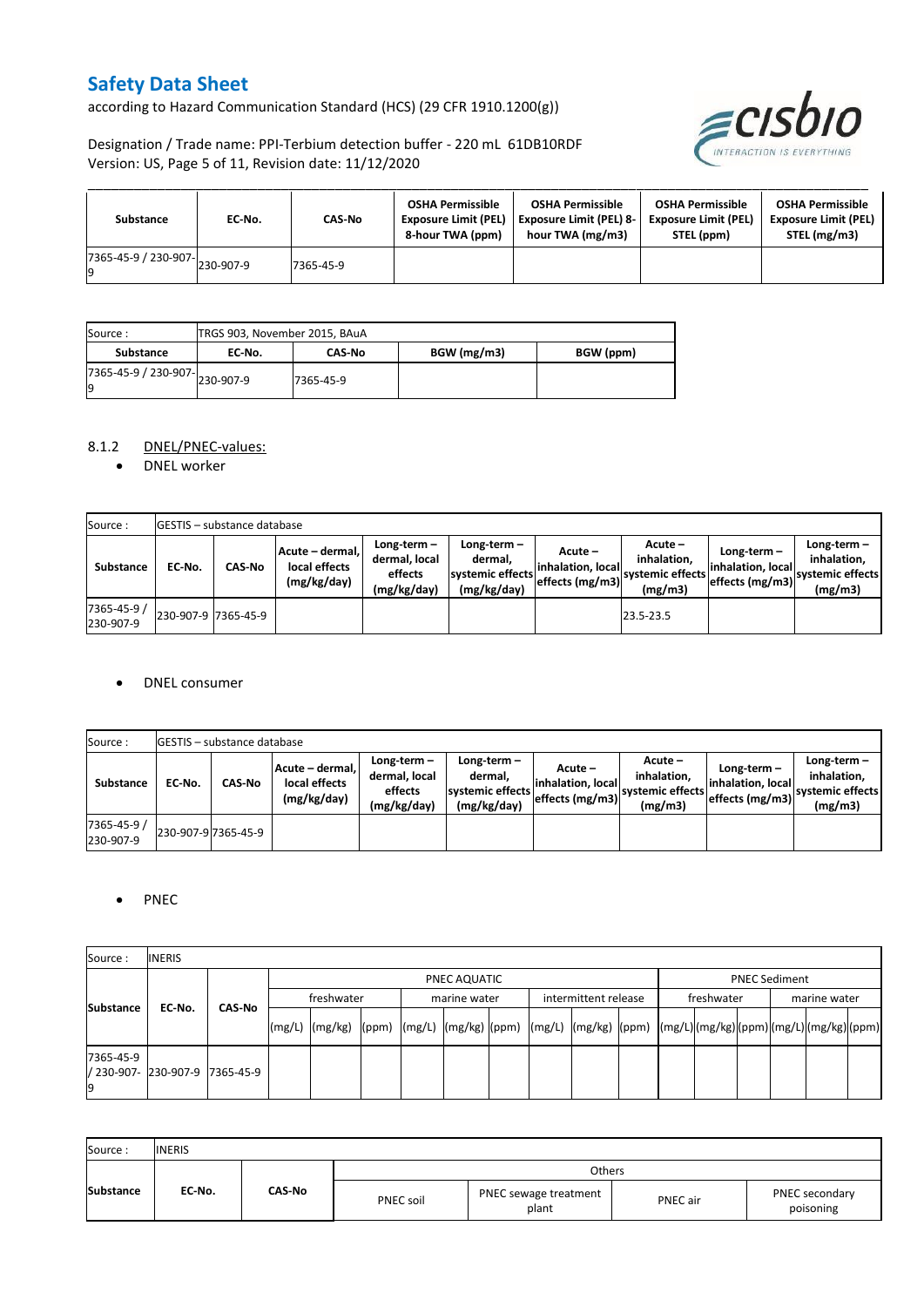according to Hazard Communication Standard (HCS) (29 CFR 1910.1200(g))

Designation / Trade name: PPI-Terbium detection buffer - 220 mL 61DB10RDF Version: US, Page 6 of 11, Revision date: 11/12/2020



|                         |           |           | (mg/L) | (mg/kg) | $(ppm)$ $(mg/L)$ | (mg/kg) | (ppm) | (mg/L) | (mg/kg) | (ppm) | (mg/L) | (mg/kg) | (ppm) |
|-------------------------|-----------|-----------|--------|---------|------------------|---------|-------|--------|---------|-------|--------|---------|-------|
| 7365-45-9/<br>230-907-9 | 230-907-9 | 7365-45-9 |        |         |                  |         |       |        |         |       |        |         |       |

#### *8.2 Exposure controls*

8.2.1 Appropriate engineering controls:

Technical measures and appropriate working operations should be given priority over the use of personal protective equipment. See section 7

8.2.2 Personal protective equipment:

Eye / Face protection: Safety glasses with side-shields ;

Skin protection:Gloves ;

Respiratory protection:Ensure adequate ventilation ;

Thermal hazards:

8.2.3 Environmental exposure controls:

Consumer exposure control

Measures related to consumer uses of the substance (as such or in mixtures): Measures related to the service life of the substance in articles:

# **Section 9 : Physical and chemical properties**

### *9.1 Information on basic physical and chemical properties*

Appearance

| Physical state        | Liquid ;    |
|-----------------------|-------------|
| Colour                | Colorless ; |
| Odour                 |             |
| Odour threshold (ppm) |             |

|                                                             |                                           | Value | Concentration<br>(mol/L) | Method | Temperature (°C) | Pressure (kPa) | Remark |
|-------------------------------------------------------------|-------------------------------------------|-------|--------------------------|--------|------------------|----------------|--------|
| pH                                                          |                                           |       |                          |        |                  |                |        |
| Melting point (°C)                                          |                                           |       |                          |        |                  |                |        |
| Freezing point (°C)                                         |                                           |       |                          |        |                  |                |        |
| Initial boiling point/boiling range (°C)                    |                                           |       |                          |        |                  |                |        |
| Flash point (°C)                                            |                                           |       |                          |        |                  |                |        |
| Evaporation rate (kg/m <sup>2</sup> /h)                     |                                           |       |                          |        |                  |                |        |
| Flammability (type : ) (%)                                  |                                           |       |                          |        |                  |                |        |
| Upper/lower<br>flammability or explosive<br>limits          | Upper explosive limit<br>(%)              |       |                          |        |                  |                |        |
|                                                             | Lower explosive limit (%)                 |       |                          |        |                  |                |        |
| Vapour pressure (kPa)                                       |                                           |       |                          |        |                  |                |        |
| Vapour density (g/cm <sup>3</sup> )                         |                                           |       |                          |        |                  |                |        |
|                                                             | Density (g/cm <sup>3</sup> )              |       |                          |        |                  |                |        |
| Densities                                                   | Relative density (g/cm <sup>3</sup> )     |       |                          |        |                  |                |        |
|                                                             | Bulk density (g/cm <sup>3</sup> )         |       |                          |        |                  |                |        |
|                                                             | Critical density (g/cm <sup>3</sup> )     |       |                          |        |                  |                |        |
| Solubility (Type: ) (g/L)                                   |                                           |       |                          |        |                  |                |        |
| Partition coefficient (log Pow)<br>n-octanol/water at pH :  |                                           |       |                          |        |                  |                |        |
| Auto-ignition temperature (°C)                              |                                           |       |                          |        |                  |                |        |
| Decomposition temperature (°C)<br>Decomposition energy : kJ |                                           |       |                          |        |                  |                |        |
| Viscosity                                                   | Viscosity, dynamic (poiseuille)           |       |                          |        |                  |                |        |
|                                                             | Viscosity, cinematic (cm <sup>3</sup> /s) |       |                          |        |                  |                |        |
|                                                             | <b>Explosive properties</b>               |       |                          |        |                  |                |        |
|                                                             |                                           |       |                          |        |                  |                |        |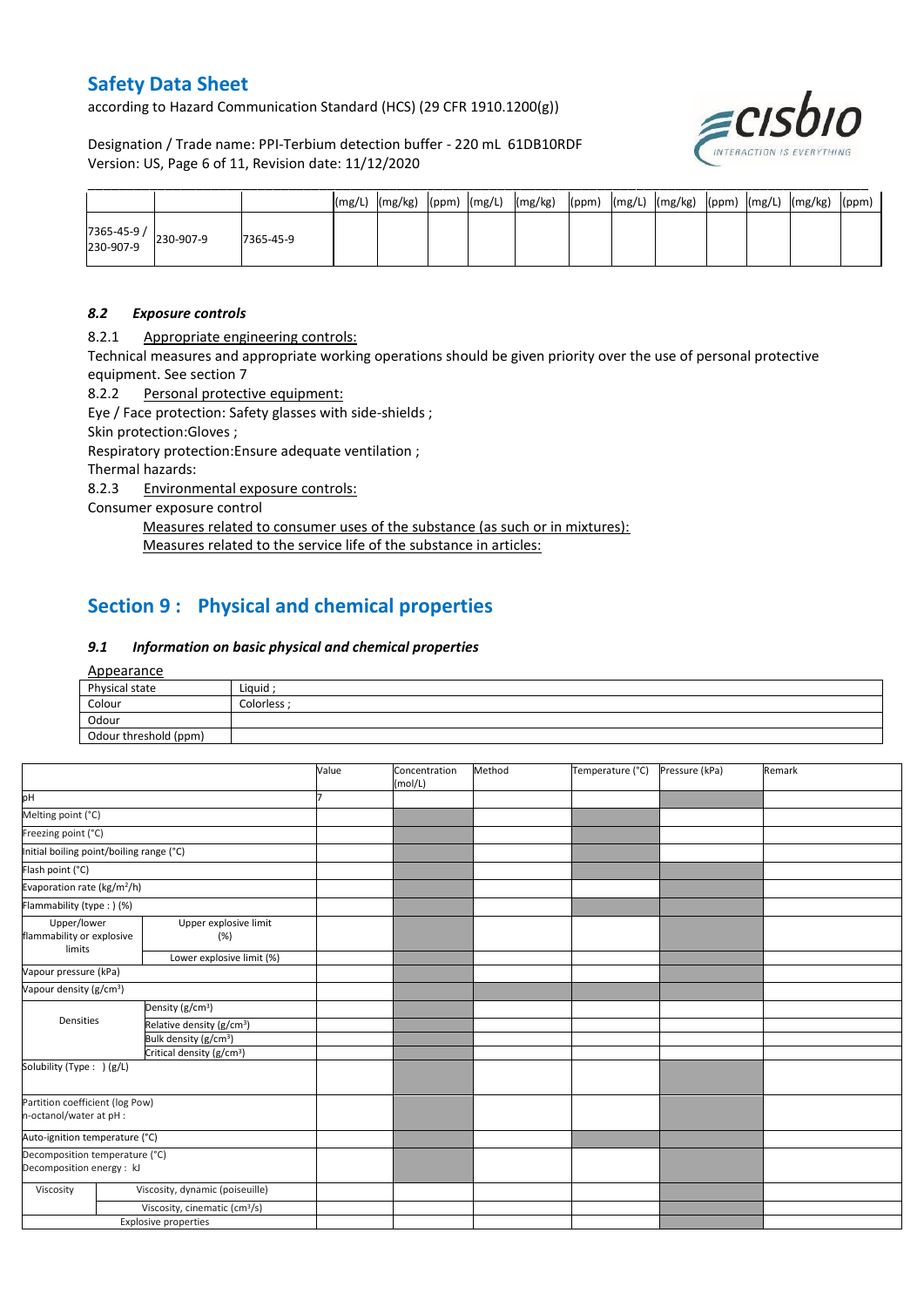according to Hazard Communication Standard (HCS) (29 CFR 1910.1200(g))

Designation / Trade name: PPI-Terbium detection buffer - 220 mL 61DB10RDF Version: US, Page 7 of 11, Revision date: 11/12/2020



#### \_\_\_\_\_\_\_\_\_\_\_\_\_\_\_\_\_\_\_\_\_\_\_\_\_\_\_\_\_\_\_\_\_\_\_\_\_\_\_\_\_\_\_\_\_\_\_\_\_\_\_\_\_\_\_\_\_\_\_\_\_\_\_\_\_\_\_\_\_\_\_\_\_\_\_\_\_\_\_\_\_\_\_\_\_\_\_\_\_\_\_\_\_\_\_\_\_\_\_\_\_ Oxidising properties

#### *9.2 Other information:*

No other relevant data available

# **Section 10 : Stability and reactivity**

#### *10.1 Reactivity*

This material is considered to be non-reactive under normal use conditions.;

#### *10.2 Chemical stability*

- *10.3 Possibility of hazardous reactions*
- *10.4 Conditions to avoid:*
- *10.5 Incompatible materials:*

#### *10.6 Hazardous decomposition products:*

Does not decompose when used for intended uses. ;

## **Section 11 : Toxicological information**

Toxicokinetics, metabolism and distribution

#### *11.1 Information on toxicological effects*

Substances

**Acute toxicity**

Animal data: Acute oral toxicity:

Acute dermal toxicity:

Acute inhalative toxicity:

Practical experience / human evidence: Assessment / Classification: General Remark:

**•** Skin corrosion/irritation

Animal data: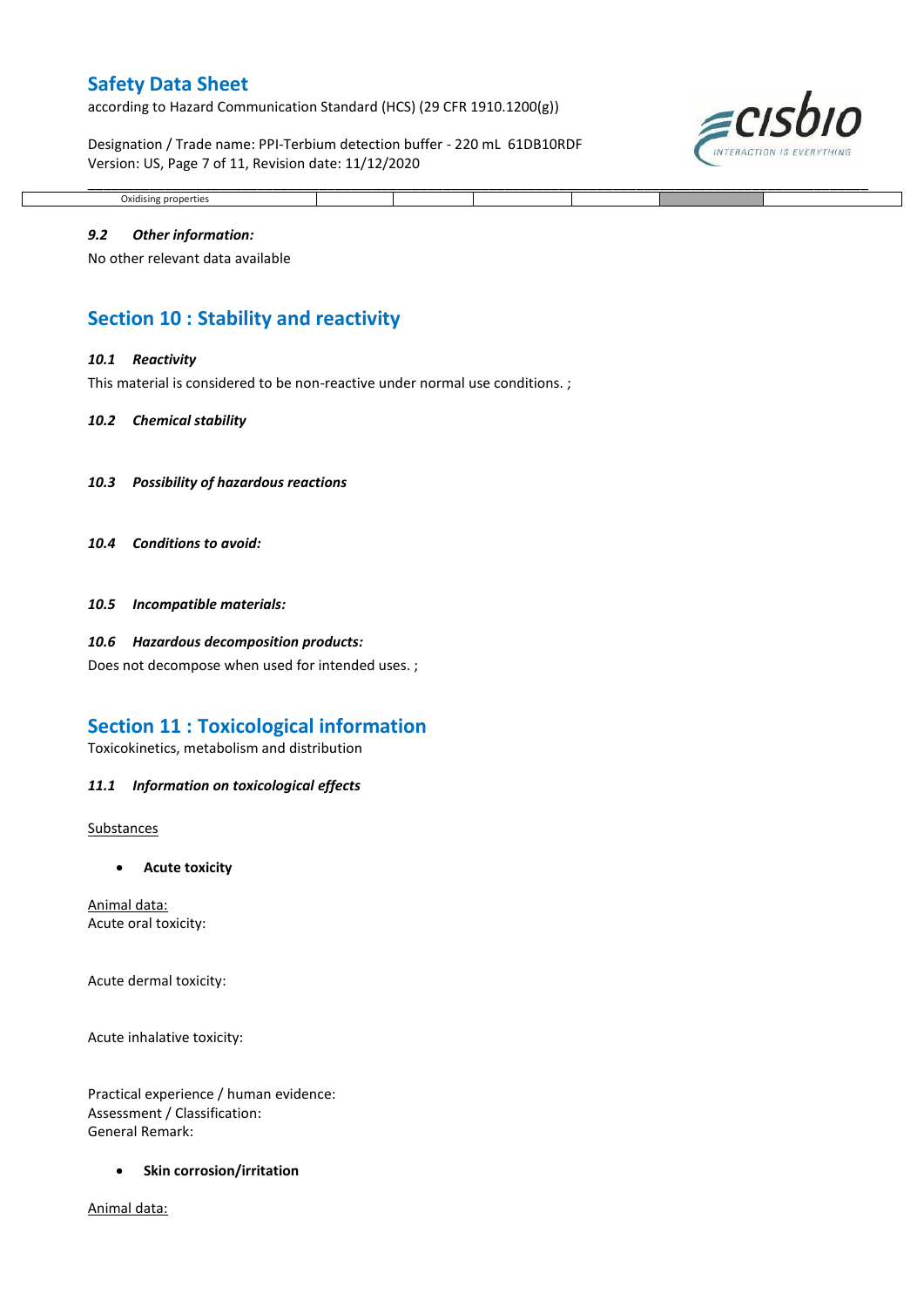according to Hazard Communication Standard (HCS) (29 CFR 1910.1200(g))

Designation / Trade name: PPI-Terbium detection buffer - 220 mL 61DB10RDF Version: US, Page 8 of 11, Revision date: 11/12/2020

\_\_\_\_\_\_\_\_\_\_\_\_\_\_\_\_\_\_\_\_\_\_\_\_\_\_\_\_\_\_\_\_\_\_\_\_\_\_\_\_\_\_\_\_\_\_\_\_\_\_\_\_\_\_\_\_\_\_\_\_\_\_\_\_\_\_\_\_\_\_\_\_\_\_\_\_\_\_\_\_\_\_\_\_\_\_\_\_\_\_\_\_\_\_\_\_\_\_\_\_\_



In-vitro skin test method: In-vitro skin test result:

Assessment / Classification:

**Eye damage/irritation**

Animal data:

In vitro eye test method: In vitro eye test result: Assessment / Classification:

### C**MR effects (carcinogenity, mutagenicity and toxicity for reproduction)**

o Germ cell mutagenicity:

Animal data:

Assessment / Classification:

o Carcinogenicity

Practical experience / human evidence: Animal data:

Other information: Assessment / Classification:

o Reproductive toxicity

Practical experience / human evidence: Animal data:

Other information: Assessment / Classification:

Overall assessment on CMR properties:

- **Specific target organ toxicity (single exposure)**
	- o STOT SE 1 and 2

Animal data:

Other information:

o STOT SE 3

Practical experience / human evidence:

Other information: Assessment / Classification:

**Specific target organ toxicity (repeated exposure)**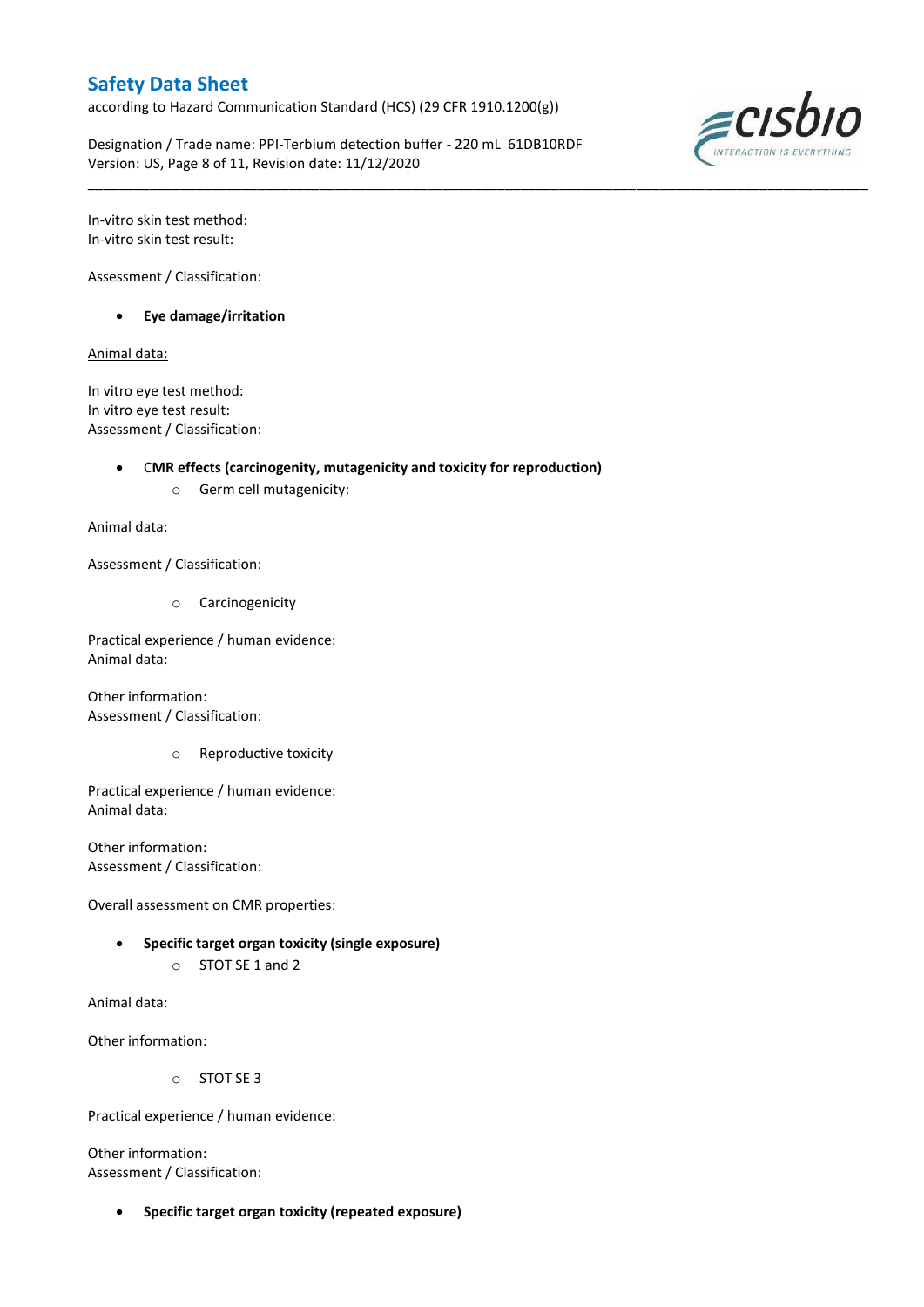according to Hazard Communication Standard (HCS) (29 CFR 1910.1200(g))

Designation / Trade name: PPI-Terbium detection buffer - 220 mL 61DB10RDF Version: US, Page 9 of 11, Revision date: 11/12/2020



Practical experience / human evidence: Animal data:

Assessment / Classification: Other information

**Aspiration hazard**

Practical experience / human evidence: Experimental data: viscosity data: see SECTION 9. Assessment / Classification: Remark:

11.1.1 Mixtures No toxicological information is available for the mixture itself

# **Section 12 : Ecological information**

In case that test data regarding one endpoint/differentiation exist for the mixture itself, the classification is carried out according to the substance criteria (excluding biodegradation and bioaccumulation). If no test data exist, the criteria for mixture classification has to be used (calculation method) in this case the toxicological data of the ingredients are shown.

\_\_\_\_\_\_\_\_\_\_\_\_\_\_\_\_\_\_\_\_\_\_\_\_\_\_\_\_\_\_\_\_\_\_\_\_\_\_\_\_\_\_\_\_\_\_\_\_\_\_\_\_\_\_\_\_\_\_\_\_\_\_\_\_\_\_\_\_\_\_\_\_\_\_\_\_\_\_\_\_\_\_\_\_\_\_\_\_\_\_\_\_\_\_\_\_\_\_\_\_\_

## *12.1 Aquatic toxicity:*

Acute (short-term) fish toxicity

Chronic (long-term) fish toxicity

Acute (short-term) toxicity to crustacea

Chronic (long-term) toxicity to crustacea

Acute (short-term) toxicity to algae and cyanobacteria

Toxicity to microorganisms and other aquatic plants / organisms

Assessment / Classification:

## *12.2 Persistence and degradability*

Biodegradation:

Abiotic Degradation:

Assessment / Classification:

*12.3 Bioaccumulative potential*

Bioconcentration factor (BCF):

*12.4 Mobility in soil*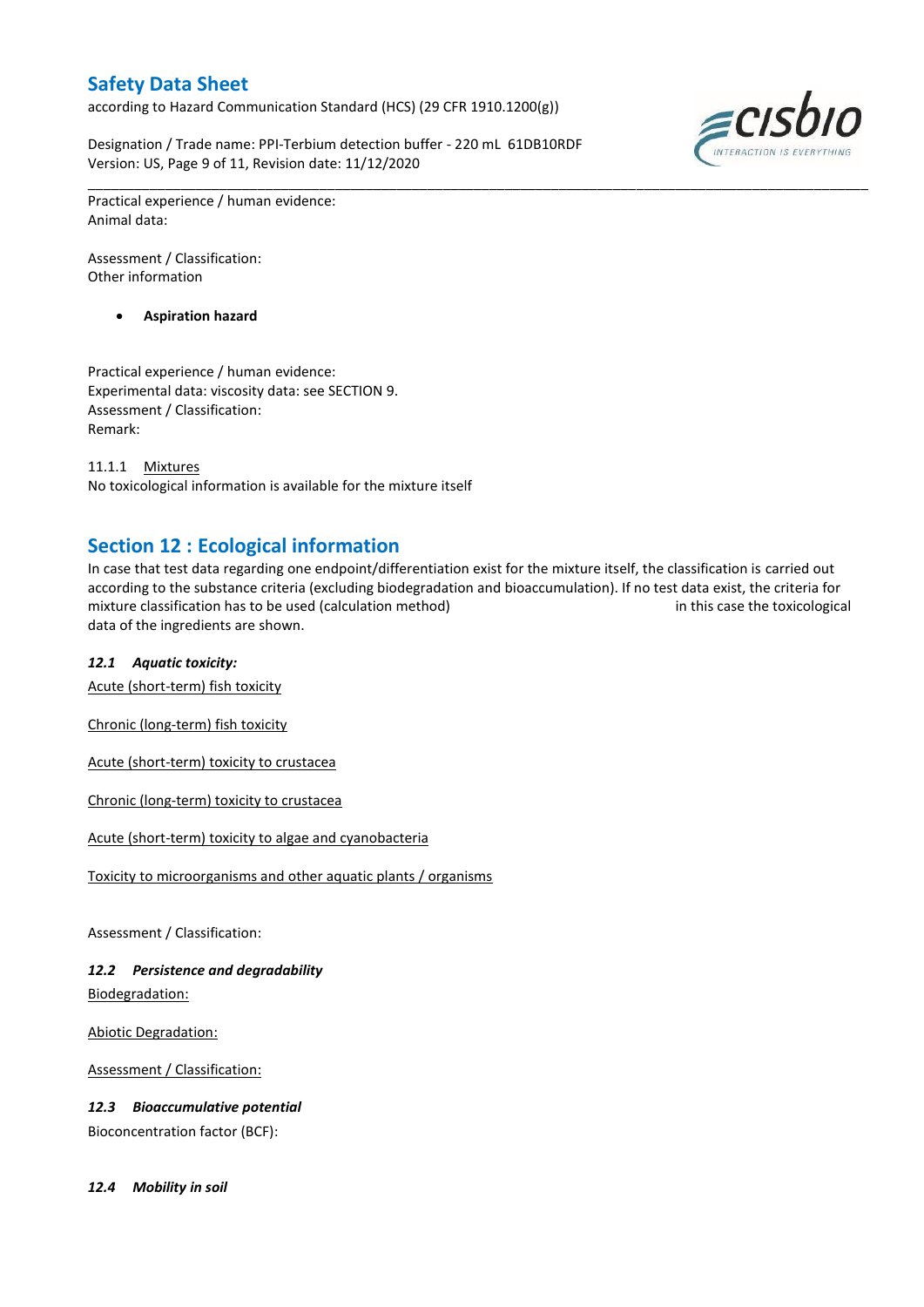according to Hazard Communication Standard (HCS) (29 CFR 1910.1200(g))

Designation / Trade name: PPI-Terbium detection buffer - 220 mL 61DB10RDF Version: US, Page 10 of 11, Revision date: 11/12/2020



#### *12.5 Results of PBT and vPvB assessment*

### *12.6 Other adverse effects:*

Additional ecotoxicological information:

# **Section 13 : Disposal considerations**

#### *13.1 Waste treatment methods*

Waste treatment options: Dispose of waste according to applicable legislation. ;

Other disposal recommendations: Additional information:

# **Section 14 : Transport information**

### ADR/RID/AND/IMDG/IATA

| UN No.                     |  |
|----------------------------|--|
| UN Proper shipping name    |  |
| Transport hazard class(es) |  |
| Hazard label(s)            |  |
|                            |  |
| Packing group              |  |

\_\_\_\_\_\_\_\_\_\_\_\_\_\_\_\_\_\_\_\_\_\_\_\_\_\_\_\_\_\_\_\_\_\_\_\_\_\_\_\_\_\_\_\_\_\_\_\_\_\_\_\_\_\_\_\_\_\_\_\_\_\_\_\_\_\_\_\_\_\_\_\_\_\_\_\_\_\_\_\_\_\_\_\_\_\_\_\_\_\_\_\_\_\_\_\_\_\_\_\_\_

#### *Transport in bulk according to Annex II of MARPOL 73/78 and the IBC Code*

| Land transport (ADR/RID)                                             |                                                  |
|----------------------------------------------------------------------|--------------------------------------------------|
| <b>Classification code ADR:</b>                                      | Special Provisions for ADR/RID:                  |
| Limited quantities for ADR/RID:                                      | <b>Excepted Quantities for ADR/RID:</b>          |
| Packing Instructions for ADR/RID:                                    |                                                  |
| Special packing provisions for ADR/RID:                              |                                                  |
| Mixed packing provisions:                                            | Portable tanks and bulk containers Instructions: |
| Portable tanks and bulk containers Special Provisions:               |                                                  |
| <b>ADR Tank Code:</b>                                                | ADR Tank special provisions:                     |
| Vehicle for tank carriage:                                           | Special provisions for carriage Packages:        |
| Special provisions for carriage Bulk:                                |                                                  |
| Special provisions for carriage for loading, unloading and handling: |                                                  |
| Special Provisions for carriage Operation:                           |                                                  |
| Hazard identification No:                                            | Transport category (Tunnel restriction code):    |
| Sea transport (IMDG)                                                 |                                                  |
| Marine Pollutant:                                                    | Subsidiary risk(s) for IMDG:                     |
| Packing provisions for IMDG:                                         | Limited quantities for IMDG:                     |
| Packing instructions for IMDG:                                       | <b>IBC</b> Instructions:                         |
| <b>IBC Provisions:</b>                                               | <b>IMO tank instructions:</b>                    |
| UN tank instructions:                                                | Tanks and bulk Provisions:                       |
| EmS:                                                                 | Stowage and segregation for IMDG:                |
| Properties and observations:                                         |                                                  |
| <u>Inland waterway transport (ADN)</u>                               |                                                  |
| <b>Classification Code ADN:</b>                                      | <b>Special Provisions ADN:</b>                   |